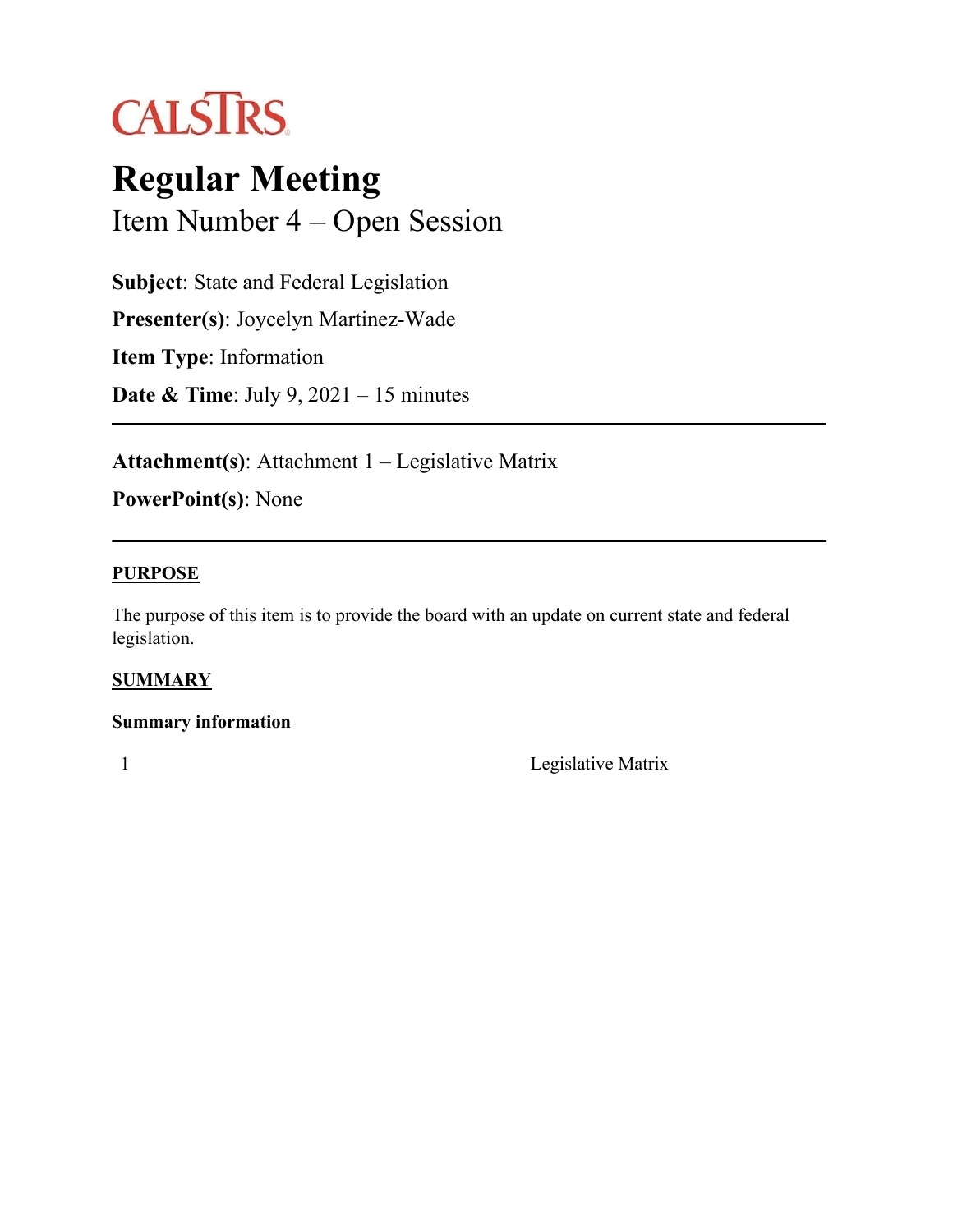Attachment 1 Regular Meeting – Item 4 July 9, 2021 Page 1

# **2021 LEGISLATIVE MATRIX**

### **STATE LEGISLATION**

## Updated: 6/23/21

| <b>BILL/</b><br><b>AUTHOR</b>                   | <b>SPONSOR</b>                 | <b>SUMMARY</b>                                                                                                                                                                                                                                                                                                                                                                                                                                                                                                                                                      | <b>BOARD</b><br><b>POSITION</b> | <b>LOCATION</b>                       |
|-------------------------------------------------|--------------------------------|---------------------------------------------------------------------------------------------------------------------------------------------------------------------------------------------------------------------------------------------------------------------------------------------------------------------------------------------------------------------------------------------------------------------------------------------------------------------------------------------------------------------------------------------------------------------|---------------------------------|---------------------------------------|
| AB 539<br>(Cooley)<br>Introduced:<br>2/10/21    | <b>CalSTRS</b>                 | Grants the Teachers' Retirement Board prudent<br>flexibility to contract with investment managers<br>and advisers under policies it adopts, and seeks to<br>expand the CalSTRS Collaborative Model, an<br>investment strategy to reduce costs, control risks<br>and increase expected returns by managing more<br>leveraging<br>internally<br>and<br>external<br>assets<br>partnerships.                                                                                                                                                                            | Sponsor                         | Senate<br>Appropriations<br>Committee |
| AB 551<br>(Rodriguez)<br>Introduced:<br>2/10/21 | <b>CalSTRS</b>                 | Authorizes CalSTRS to offer a traditional (tax-<br>deferred) Individual Retirement Account (IRA) in<br>addition to a Roth IRA and accept rollovers from<br>any eligible retirement plan to those IRAs. Also<br>enables CalSTRS to receive contributions from<br>IRA participants and allows spouses of those<br>participants to contribute to a CalSTRS IRA plan.                                                                                                                                                                                                   | Sponsor                         | Assembly Floor<br>(Inactive File)     |
| AB 845<br>(Rodriguez)<br>Amended:<br>3/30/21    | <b>SEIU</b>                    | Creates a rebuttable presumption for disability<br>retirements due to a COVID-19-related illness<br>that the disability arose out of the member's<br>employment and sunsets on January 1, 2023.                                                                                                                                                                                                                                                                                                                                                                     | Neutral, if<br>amended          | Senate Floor                          |
| AB 890<br>(Cervantes)<br>Amended:<br>5/24/21    | The New<br>America<br>Alliance | Requires the boards of CalSTRS and CalPERS,<br>commencing March 1, 2023, to submit an annual<br>report to the Legislature on the status of<br>achieving appropriate objectives and initiatives,<br>as defined by the system's board, regarding<br>participation of emerging or diverse asset<br>managers in the systems' investment portfolios.<br>Requires the report to be based on contracts<br>entered into on and after January 1, 2022, and to<br>include specified information regarding each<br>emerging or diverse manager. Sunsets on<br>January 1, 2028. | Neutral                         | Senate L, PE&R<br>Committee           |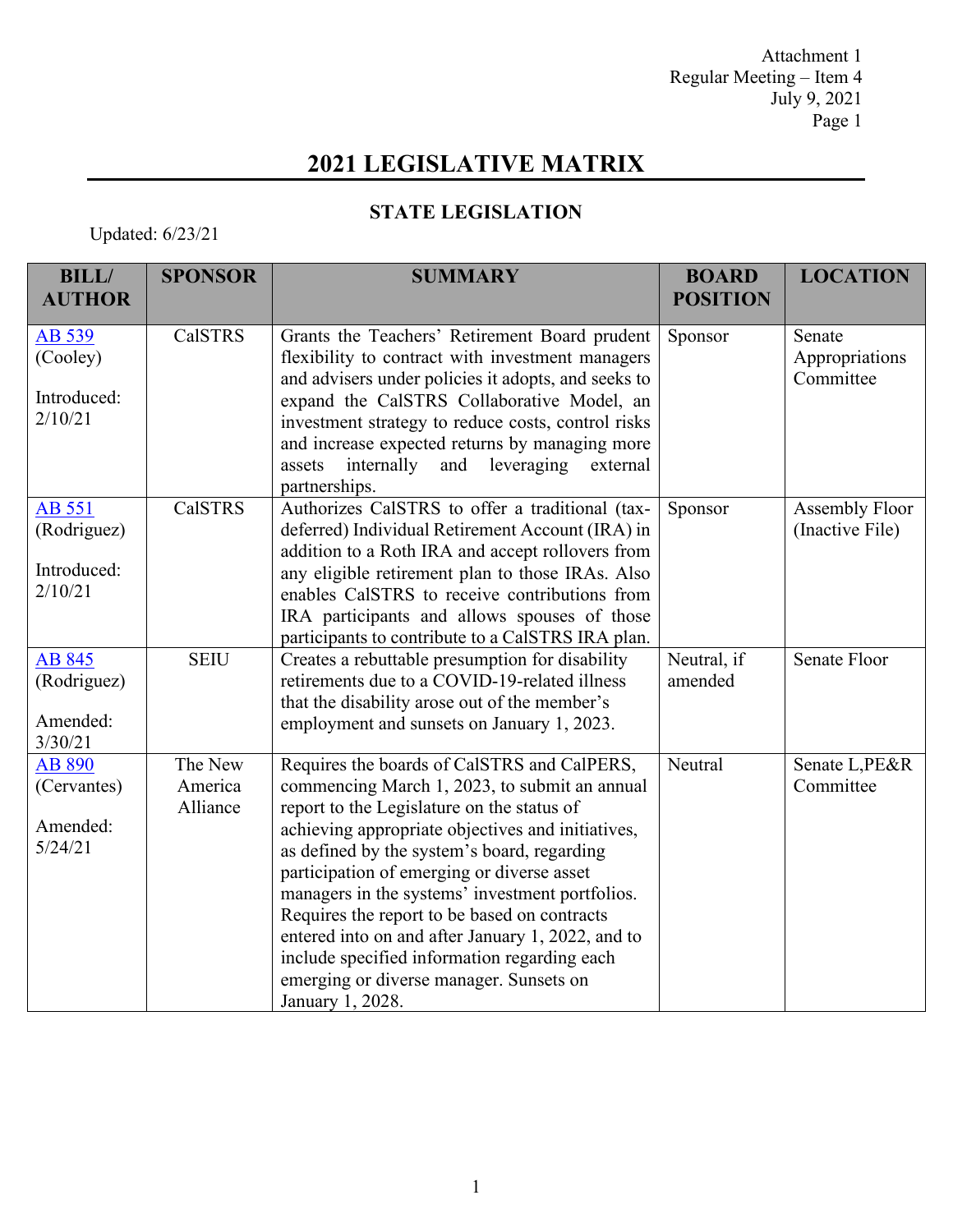Attachment 1 Regular Meeting – Item 4 July 9, 2021 Page 2

| <b>BILL/</b><br><b>AUTHOR</b>                                  | <b>SPONSOR</b> | <b>SUMMARY</b>                                                                                                                                                                                                                                                                                                                                                                                                                  | <b>BOARD</b><br><b>POSITION</b> | <b>LOCATION</b>               |
|----------------------------------------------------------------|----------------|---------------------------------------------------------------------------------------------------------------------------------------------------------------------------------------------------------------------------------------------------------------------------------------------------------------------------------------------------------------------------------------------------------------------------------|---------------------------------|-------------------------------|
|                                                                |                |                                                                                                                                                                                                                                                                                                                                                                                                                                 |                                 |                               |
| <b>AB</b> 1019                                                 | Author         | Prohibits state trust money from being used to                                                                                                                                                                                                                                                                                                                                                                                  | Oppose                          | Assembly                      |
| (Holden)                                                       |                | make additional or new investments or renew                                                                                                                                                                                                                                                                                                                                                                                     |                                 | <b>PE&amp;R</b>               |
|                                                                |                | existing investments in investment vehicles                                                                                                                                                                                                                                                                                                                                                                                     |                                 | Committee                     |
| Introduced:                                                    |                | issued or owned by the government of Turkey, its                                                                                                                                                                                                                                                                                                                                                                                |                                 |                               |
| 2/18/21                                                        |                | instrumentalities or political subdivisions. Also                                                                                                                                                                                                                                                                                                                                                                               |                                 |                               |
|                                                                |                | indemnifies present, former and future board                                                                                                                                                                                                                                                                                                                                                                                    |                                 |                               |
|                                                                |                | members, officers and employees of and                                                                                                                                                                                                                                                                                                                                                                                          |                                 |                               |
|                                                                |                | investment managers under contract with those                                                                                                                                                                                                                                                                                                                                                                                   |                                 |                               |
|                                                                |                | state trust funds for actions related to the bill, and                                                                                                                                                                                                                                                                                                                                                                          |                                 |                               |
|                                                                |                | no longer applies if the government of Turkey                                                                                                                                                                                                                                                                                                                                                                                   |                                 |                               |
|                                                                |                | adopts a policy to acknowledge the Armenian                                                                                                                                                                                                                                                                                                                                                                                     |                                 |                               |
|                                                                |                | Genocide and embark on a path of affording                                                                                                                                                                                                                                                                                                                                                                                      |                                 |                               |
|                                                                |                | justice to its victims.                                                                                                                                                                                                                                                                                                                                                                                                         |                                 |                               |
| AJR 9                                                          | CalRTA         | Requests the U.S. President and Congress to enact                                                                                                                                                                                                                                                                                                                                                                               | Support                         | <b>Senate Rules</b>           |
| (Cooper)                                                       |                | legislation that would repeal the Government                                                                                                                                                                                                                                                                                                                                                                                    |                                 | Committee                     |
| Introduced:                                                    |                | Pension Offset (GPO) and the Windfall                                                                                                                                                                                                                                                                                                                                                                                           |                                 |                               |
|                                                                |                | Elimination Provision (WEP) from the Social                                                                                                                                                                                                                                                                                                                                                                                     |                                 |                               |
| 3/1/21                                                         |                | Security Act.                                                                                                                                                                                                                                                                                                                                                                                                                   |                                 |                               |
| <b>SB 294</b>                                                  | California     | Removes the 12-year limitation for service credit                                                                                                                                                                                                                                                                                                                                                                               | Neutral                         | Assembly                      |
| (Leyva)                                                        | Labor          | earned by a member while on a compensated                                                                                                                                                                                                                                                                                                                                                                                       |                                 | PE&R                          |
|                                                                | Federation;    | leave of absence for elected officer service under                                                                                                                                                                                                                                                                                                                                                                              |                                 | Committee                     |
| Amended:<br>6/14/21                                            | CFT; CTA       | the Teachers' Retirement Law and the Public                                                                                                                                                                                                                                                                                                                                                                                     |                                 |                               |
|                                                                |                | Employees' Retirement Law.                                                                                                                                                                                                                                                                                                                                                                                                      |                                 |                               |
| <b>SB 457</b>                                                  | Author         | Requires CalSTRS to provide a school district an                                                                                                                                                                                                                                                                                                                                                                                | Oppose                          | Assembly                      |
| (Portantino)                                                   |                | option to elect an investment portfolio that does                                                                                                                                                                                                                                                                                                                                                                               |                                 | PE&R                          |
| Introduced:                                                    |                | not contain investment vehicles that are issued or                                                                                                                                                                                                                                                                                                                                                                              |                                 | Committee                     |
|                                                                |                | owned by the government of the Republic of                                                                                                                                                                                                                                                                                                                                                                                      |                                 |                               |
|                                                                |                |                                                                                                                                                                                                                                                                                                                                                                                                                                 |                                 |                               |
|                                                                |                |                                                                                                                                                                                                                                                                                                                                                                                                                                 |                                 |                               |
|                                                                |                |                                                                                                                                                                                                                                                                                                                                                                                                                                 |                                 |                               |
|                                                                |                |                                                                                                                                                                                                                                                                                                                                                                                                                                 |                                 |                               |
|                                                                |                |                                                                                                                                                                                                                                                                                                                                                                                                                                 |                                 |                               |
|                                                                |                |                                                                                                                                                                                                                                                                                                                                                                                                                                 |                                 |                               |
|                                                                |                |                                                                                                                                                                                                                                                                                                                                                                                                                                 |                                 |                               |
|                                                                |                |                                                                                                                                                                                                                                                                                                                                                                                                                                 |                                 |                               |
| 2/16/21<br><u>SB 634</u><br>$(L,PE\&R)$<br>Amended:<br>6/14/21 | <b>CalSTRS</b> | Turkey and extends the same provision to school<br>districts and cities participating in CalPERS.<br>Makes various technical, conforming or minor<br>changes to the Teachers' Retirement Law to<br>facilitate efficient administration of the State<br>Teachers' Retirement Plan. Also makes various<br>technical and conforming changes in the Public<br>Employees' Retirement Law and the County<br>Employees Retirement Law. | Sponsor                         | Assembly<br>PE&R<br>Committee |